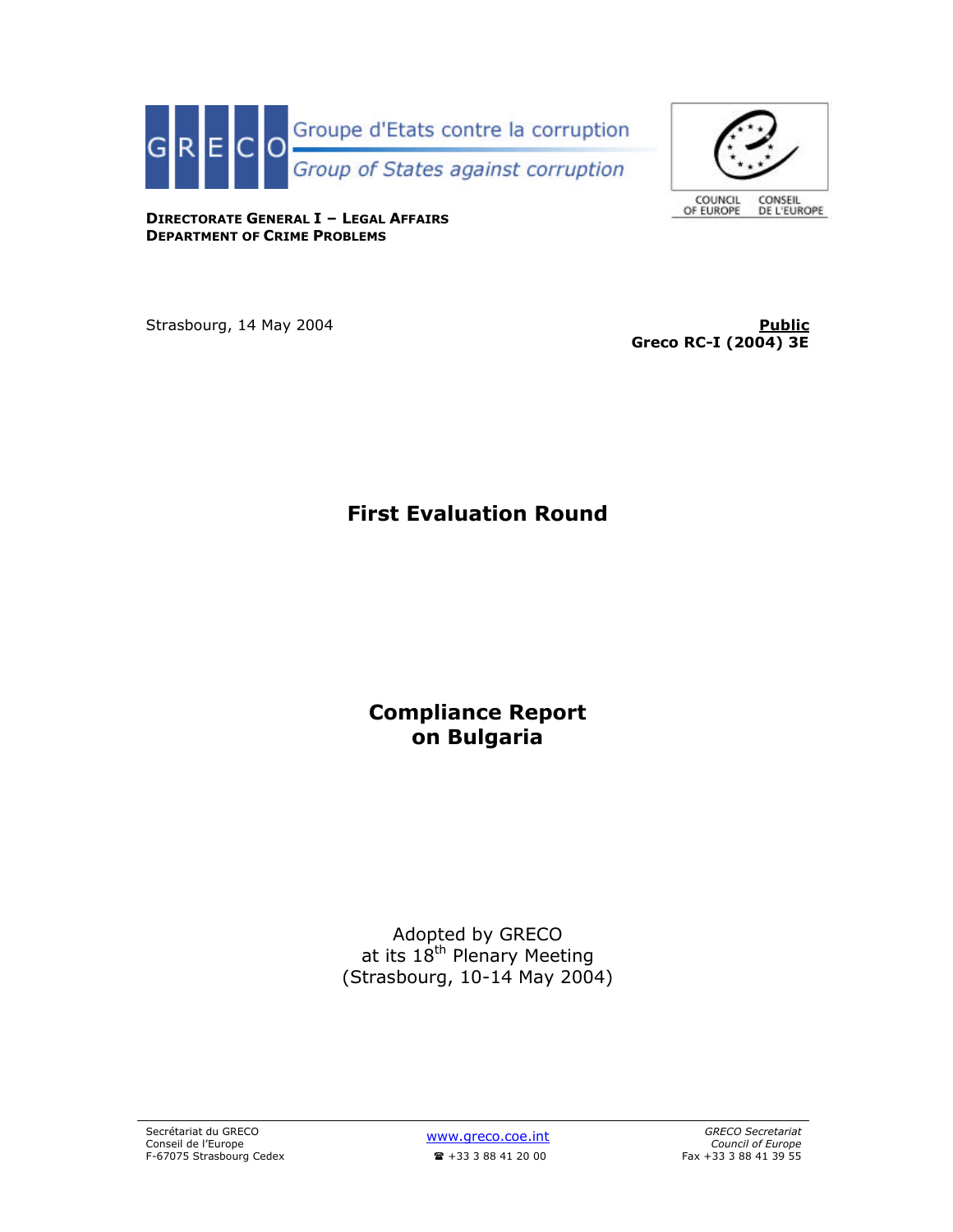# **I. INTRODUCTION**

- 1. GRECO adopted the First Round Evaluation Report on Bulgaria at its  $9<sup>th</sup>$  Plenary Meeting (13-17 May 2002). This Report (Greco Eval I Rep (2001) 14E) was made public by GRECO, following authorisation by the authorities of Bulgaria on 5 July 2002.
- 2. In accordance with Rule 30.2 of GRECO's Rules of Procedure, the authorities of Bulgaria submitted their Situation Report (RS-report) on 30 December 2003 on the measures taken to follow the recommendations.
- 3. At its 13th Plenary Meeting (24-28 March 2003), GRECO selected, in accordance with Rule 31.1 of its Rules of Procedure, Greece and Romania to provide Rapporteurs for the compliance procedure. The Rapporteurs appointed were Mr Gerassimos FOURLANOS on behalf of Greece and Mr Octavian LUPESCU on behalf of Romania. The Rapporteurs were assisted by the GRECO Secretariat in drafting the Compliance Report (RC-Report).
- 4. The RC-Report was adopted by GRECO, following examination and debate pursuant to Rule 31.7 of the Rules of Procedure, at its 18th Plenary Meeting (10-14 May 2004).
- 5. Under Article 15 para. 6 of the GRECO Statute and Rule 30.2 of the Rules of Procedure, the objective of the RC-Report is to assess the measures taken by the authorities of Bulgaria and, wherever possible, their effectiveness in order to comply with the recommendations contained in the Evaluation Report.

# **II. ANALYSIS**

6. It was recalled that GRECO in its Evaluation Report addressed 14 recommendations to Bulgaria. Compliance with these recommendations is dealt with below.

# **Recommendation i.**

- 7. *GRECO recommended to establish a system of collection and processing of data with regard to the investigation, prosecution and adjudication of corruption offences as well as with regard to mutual assistance in cases of corruption.*
- 8. The authorities of Bulgaria have reported that they have addressed this Recommendation in four ways. Firstly by legislative amendment to the Law on the Judiciary (adopted on the 17 July 2002), they established a "Unified Information System for Counteracting Crime" (UISCC) which entails the Judiciary, the Ministry of Interior, the Ministry of Justice and the Ministry of Finance adopting a standardised system of data collection at all stages of the criminal investigation and proceedings, including in corruption cases. The system is automated and provides an interdepartmental database. The UISCC information stream is maintained by the Ministry of Justice and the National Institute of Statistics. Funding is provided by the Ministry of Justice. Secondly, on 22 April 2003, the Bulgarian Government adopted a Regulation "on the Activity of the Interdepartmental Council for Methodological Supervision of the Unified Information System for Counteracting Crime" and "on the Order and Way of Interaction of the Bodies of the Judiciary, Ministry of Interior, Ministry of Justice and Ministry of Finance in Order to Ensure the Functioning of the System". The Interdepartmental Council started its work in 2003. It is composed of the Presidents of the Supreme Cassation Court and of the Supreme Administrative Court, the Prosecutor General, the Director of the National Investigation Service, the Ministers of the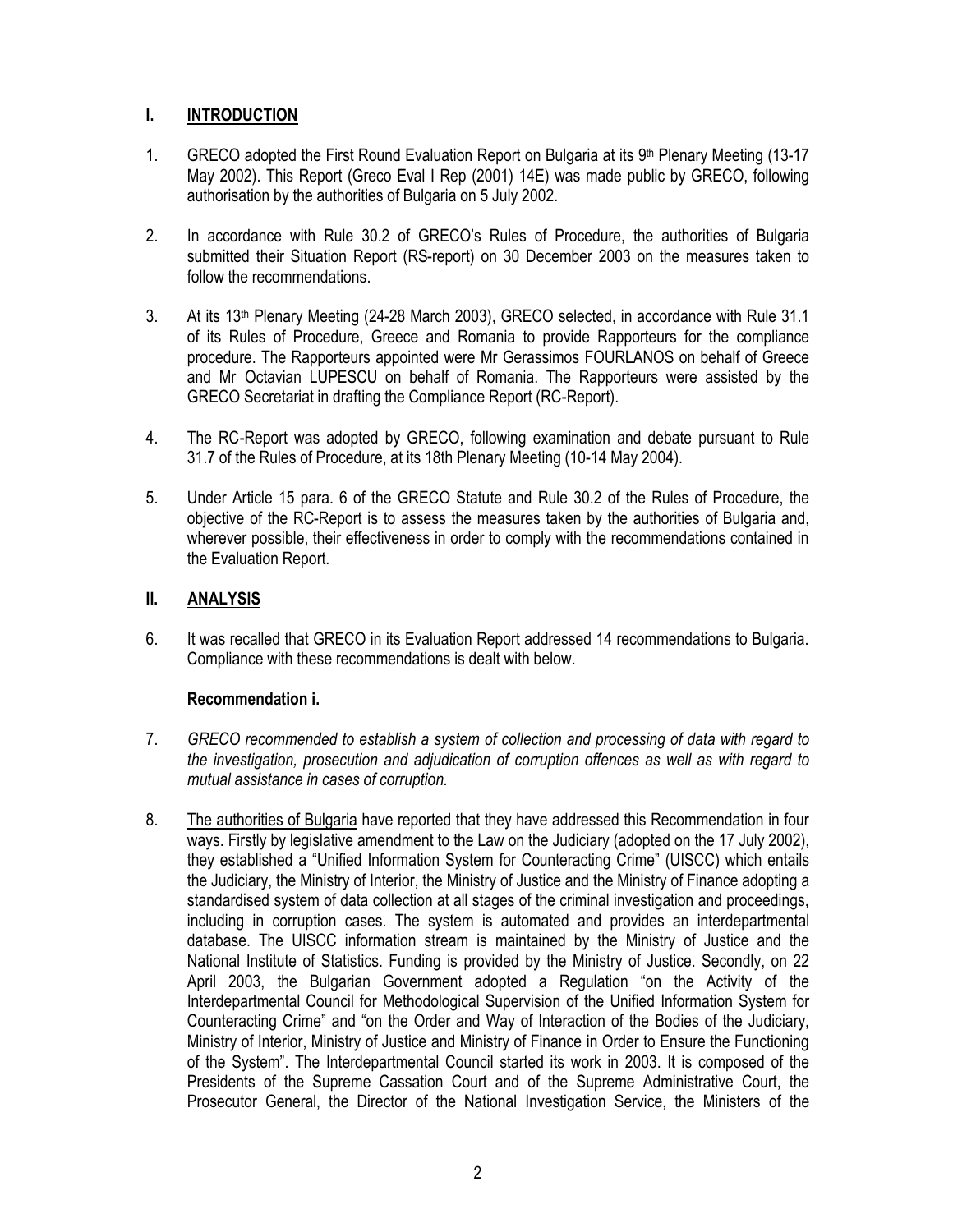Interior, Defence, Justice and Finance and the President of the National Institute of Statistics. It is chaired by the Minister of Justice. Thirdly, in June 2002, an Electronic Information System within the Department of International Legal Assistance for collecting details on all aspects of mutual legal assistance has been set up. Fourthly, a new methodology for collecting and processing statistical information on corruption cases has been in place within the courts since January 2003.

9. GRECO took note of the information provided by the Bulgarian authorities and concluded that Recommendation i. has been implemented satisfactorily.

# **Recommendation ii.**

- 10. *GRECO recommended to promote objective research on corruption with a view to developing a precise picture of the situation in the country and in particular institutions.*
- 11. The authorities of Bulgaria have reported that in parallel to the setting up of the UISCC, the Criminological Research Council (CRC) was established. It became operational in April 2003, operating under the aegis of the Ministry of Justice from which it receives material, technical and financial support. A pivotal part of its role is dealing with corruption-specific research. The CRC is fully regulated and various executive institutions and the judiciary are required to supply statistical information to the CRC. The Plenary Council and Expert Council of the CRC is composed of a wide base of experts, researchers and NGOs.
- 12. GRECO took note of the information provided by the Bulgarian authorities and in particular of the creation of the CRC which, together with the UISCC (see above), ensures an effective system for developing a precise picture of the corruption situation in Bulgaria. The First Round Evaluation Report (paragraph 104) specifically refers to objective research as an "indispensable tool for putting in place efficient measures against corruption". The CRC is under the aegis of the Ministry of Justice, nevertheless, its legal standing guarantees a positive flow of information, and its composition of external bodies provides for independent input and assessment.
- 13. GRECO concluded that Recommendation ii. has been implemented satisfactorily.

#### **Recommendation iii.**

- 14. *GRECO recommended to develop a national programme for the fight against corruption, including preventive and repressive perspectives and to assign the overall co-ordination of its implementation to a body especially tasked for that purpose.*
- 15. The authorities of Bulgaria have reported that the Ministry of Justice has played a central role in setting up such a programme. The foundations were laid by the Bulgarian Government with the adoption on 1 October 2001 of a National Strategy on Combating Corruption, implemented by the Action Plan on the Implementation of the National Strategy on Combating Corruption. On 11 February 2002, the Minister of Justice became Head of the Commission on the Coordination of the Activities in the Field of the Fight against Corruption (the Commission) and thus responsible for both the National Strategy and Action Plan. As Chairman, the Minister of Justice is responsible for the Action Plan which sets out a schedule and assigns departmental responsibilities. Specific responsibilities are also given to the Deputy Chairman (the Minister of State for Administration) and to other members (including the Deputy Ministers of the Interior and Justice, a Member of the Court of Audits, the Director of the Agency for State Internal Financial Control, the Director of the Agency for State Internal Financial Control, the Director of the Bureau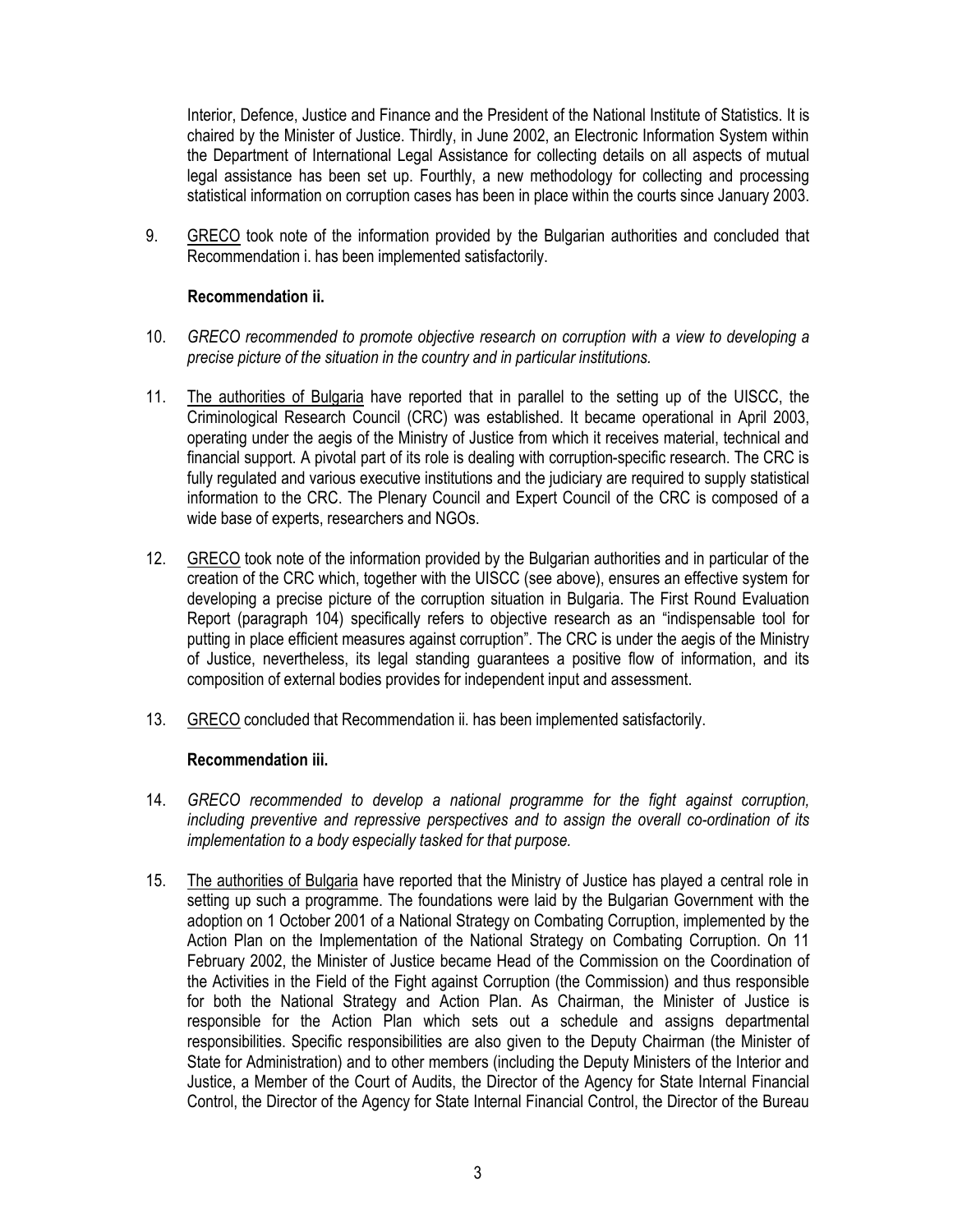for Financial Investigation, the Deputy Director of the Customs Administration, and the Director of the Inspectorate at the General Tax Directorate). The Action Plan is ambitious and multi-faceted. It covers the entire institutional spectrum, for example, the judiciary, tax and financial control, customs and public institutions, NGO's, the media and international cooperation. In September 2003, the Commission adopted its Report on the National Strategy for 2002 to 2003, the Action Plan has been updated to cover 2004 to 2005.

- 16. GRECO took note of the information provided by the Bulgarian authorities. In its First Round Evaluation Report (paragraph 105), Greco raised particular concerns about a strategic approach, identifying coordination, repressive and preventative measures, homogenous policies and recommending one controlling body. GRECO considered that those concerns have been properly addressed by Bulgaria, in particular through the establishment of an appropriate system of planning and coordination under the responsibility of the Anti Corruption Commission.
- 17. GRECO concluded that Recommendation iii. has been implemented satisfactorily.

#### **Recommendation iv.**

- 18. *GRECO recommended to continue the efforts in developing an efficient anti-corruption legal framework, in order to avoid, to the extent possible, "legal lacunas" which may be used for corruption purposes.*
- 19. The authorities of Bulgaria have reported that they have extended three main areas of the anticorruption regime. Firstly by widening the offence regime under the Criminal Code to include: non-material (non-valuable) advantages within the scope of the definition of a bribe; criminalisation of bribery in the private sector, trading in influence, passive bribery of foreign public officials, bribery of arbitrators and, in some specific cases, bribery of lawyers; enlargement of the scope of the definition of a foreign public official; restriction of the existing defences concerning the punishment of active bribery; introducing a fine as an additional sanction for bribery; and more severe sanctions for active and passive bribery of judges, jurors, prosecutors and investigating magistrates. Following the above amendments to the Criminal Code, in December 2003, the National Assembly ratified the Additional Protocol to the Criminal Law Convention on Corruption and withdrew the reservations made by Bulgaria in 2001 on ratification of the Criminal Law Convention on Corruption. Secondly, in April 2003, the reporting regime was extended by the Law on the Measures against Money Laundering which now obliges legal consultants and real estate agents to report offences, imposes reporting by their supervisory bodies, clearer identification of clients and an enhanced regime for submitting evidence of crime both to the prosecutors office and to the relevant services of the Ministry of the Interior. Thirdly, transparency of information in respect of the public is provided for by the Law on the Restriction of the Administrative Regulation and Administrative Control over the Economic Activity providing access to information concerning current licence holders, registration regimes, and of various relevant regulations. As yet there is no regime for covering the acts of legal persons committed via natural persons, although the authorities have reported that this will come into force in 2004.
- 20. GRECO took note of the considerable efforts made by the Bulgarian authorities with a view to developing the national anti-corruption legal framework. It also noted with satisfaction that since the 2001 evaluation visit, Bulgaria has ratified the Criminal and Civil Law Conventions on Corruption (which are both in force) as well as the Additional Protocol to the Criminal Law Convention on Corruption and that national legislation has been amended to comply with the main international standards in the field of preventing and fighting corruption. Nevertheless, and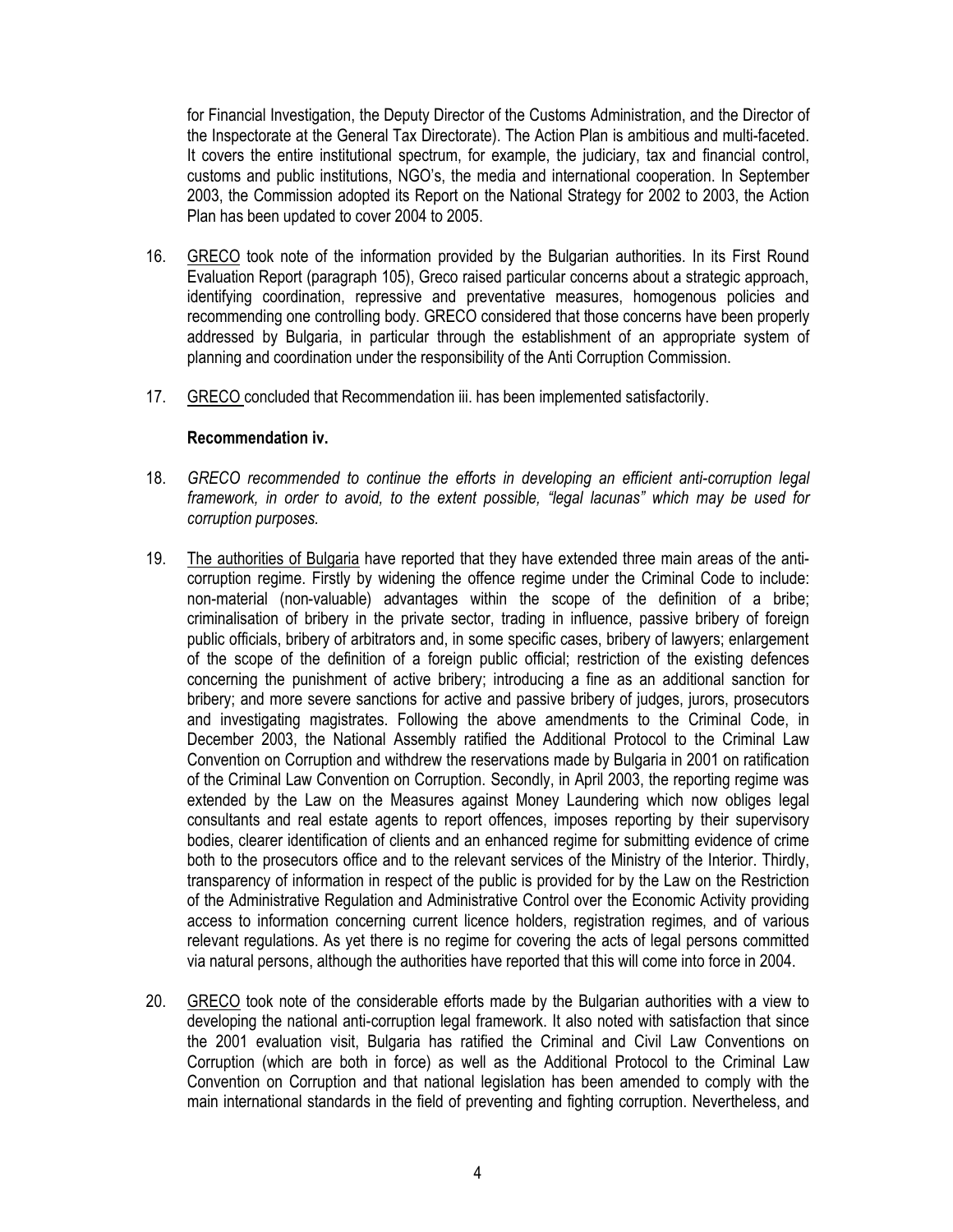even though active consideration has been given to the issue of liability of legal persons, corporate liability is not yet covered by law. This matter will be dealt with during the Second Evaluation Round.

21. GRECO concluded that Recommendation iv. has been dealt with in a satisfactory manner.

## **Recommendation v.**

- 22. *GRECO recommended that the organisational structures of the police and other specialised services involved in the fight against corruption be reconsidered with a view to establishing a higher degree of organisational autonomy of these bodies.*
- 23. The authorities of Bulgaria have reported that organisational autonomy of the police and other services of the Ministry of the Interior has been addressed both logistically and legally. Legislative reform of the Ministry of the Interior on 6 February 2003 has enhanced the role of two of its investigative divisions, the National Service on Combating Organised Crime (NSCOC) and the National Service of Security. In particular, the NSCOC includes the renewed Anti Corruption Unit, now called the Department on Combating Corruption, where staff has been increased from 9 to 22, and - at regional level - from 34 to 58. The Law on the Ministry of the Interior was amended in February 2003 providing *inter alia* for a new definition of the functions of the NSCOC; the fight against corruption was placed among the priority tasks of the service and the scope of this activity was enlarged by covering detection of corruption within the public and private sectors and within the Ministry of the Interior. Moreover, undercover activity (controlled purchases and deliveries) and, most importantly, protection for police informants are now regulated. This was followed up on 23 June 2003 by the Regulation on the use of Under Cover Agents.
- 24. GRECO took note of the information provided. The core concern expressed in Recommendation v. was the "lack of organisational autonomy" of specialised services involved in the fight against corruption. To an extent, this concern is reflected in the relatively large number of investigative bodies. However, having established a system for coordination at the strategic level, the authorities have addressed the issue of autonomy at the investigative interface. In particular, GRECO noted that the NSCOC has been considerably reinforced both in terms of staff and legislative tools in order to carry out its tasks.
- 25. GRECO concluded that Recommendation v. has been implemented satisfactorily.

# **Recommendation vi.**

- 26. *GRECO recommended that a specialisation on the problem of corruption be developed within the Police and that it be provided with the necessary tools, including access to information from other authorities, to enable it to perform an efficient work.*
- 27. The authorities of Bulgaria have reported that Recommendation vi. has been directly addressed through the creation of specialised units at all 28 regional and all 182 district police departments, providing a force of 700 officers dealing with economic crime, including corruption, resulting in an increase in the number of detected bribery cases (from 59 to 67) over 2002/2003. At Ministry of the Interior level, the National Police Service had five new units established within the Economic Police Department dealing with corruption specific offences, ranging from - for example - industry to the customs and tax administration, with corruption offences involving bribery, abuse of function to fraud and embezzlement. As regards access to tax information, it is now possible for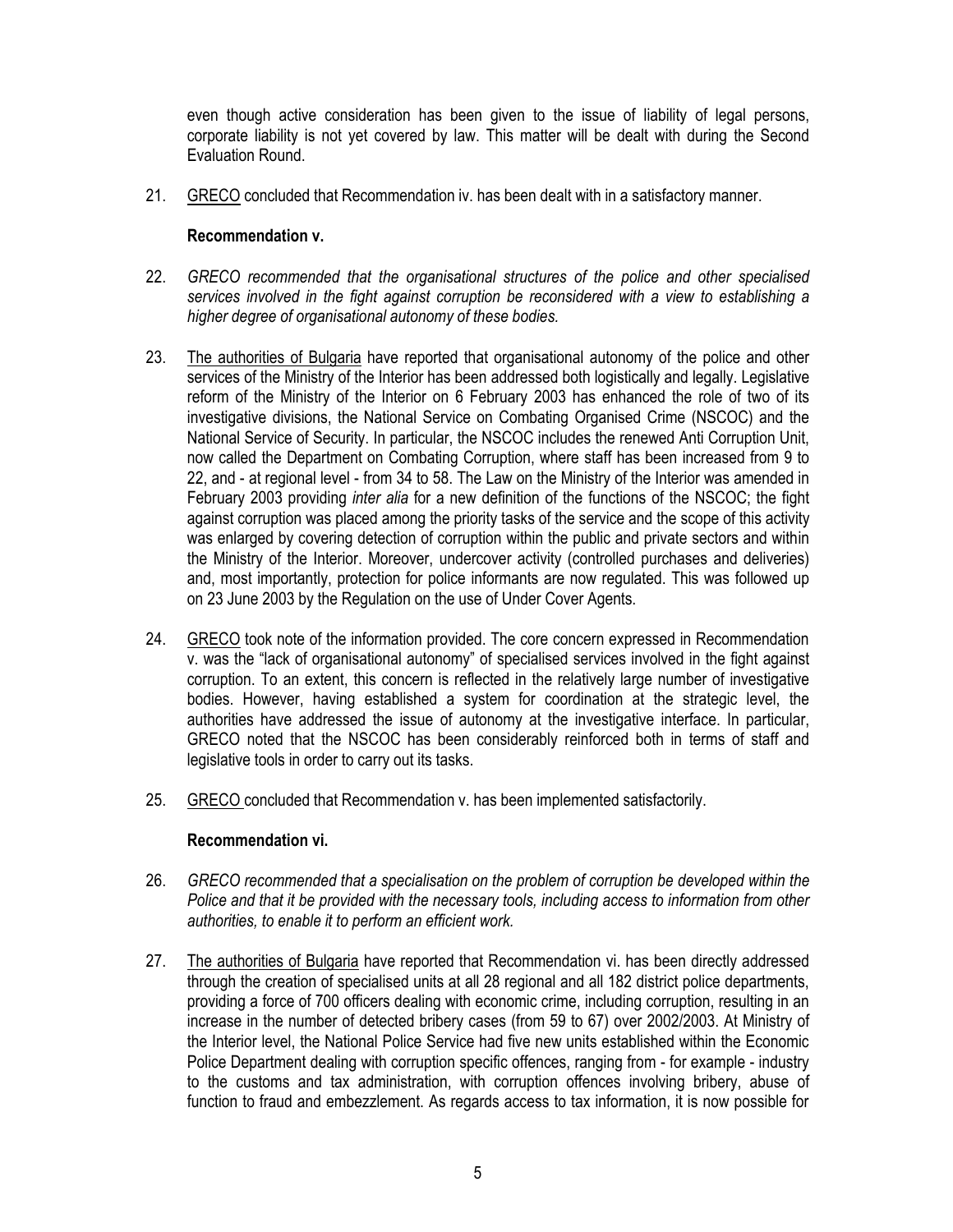the prosecution, investigative and police authorities to access such information (amendments to the Tax Code). Access is not automatic (an application must be made to the court, with a time limit of 24 hours for a response), but is available where formerly it was not.

- 28. GRECO took note of the positive steps undertaken by the Bulgarian authorities to address Recommendation vi. and especially the significant strengthening of the specialised police units dealing with corruption and corruption related offences. It is not quite clear from the reply what are the financial resources set aside to support these new units.
- 29. GRECO concluded that Recommendation vi. has been dealt with in a satisfactory manner.

#### **Recommendation vii.**

- 30. *GRECO recommended that the role of the Investigation Service be better defined and that the relation/co-ordination between the Prosecution and the Investigation Service be reconsidered, also in the light of the tasks of the law enforcement bodies.*
- 31. The authorities of Bulgaria have stated that the "Directive on the Activity and Coordination between the Preliminary Proceedings Authorities" (signed by the General Prosecutor, the Director of National Investigative Service and the Minister of Interior on 27 February 2004 in the presence of the President of the Republic) was issued on 22 March 2004 and published in State Gazette ? 30 of 13 April 2004. The Directive regulates in a very detailed manner (nine chapters, 330 Articles) the "team" relations and co-ordination at national, regional and district level between the Police, Investigation and Prosecuting Authorities for the implementation of the Criminal Procedure Code, Criminal Code, Law on the Judiciary, Law on the Ministry of Interior and Law on the Special Investigative Techniques. Moreover, according to significant amendments to the Law on the Judiciary, the National Investigation Service (NIS) was reintegrated into the judiciary, and there is a new provision for the creation of specialised sub-departments for specific cases, such as complex factual or legal issues, crime committed abroad and requests for legal assistance. The Director of the NIS was given a degree of autonomy in deciding *inter alia* management issues between the investigating magistrates, officials of the NIS and regional investigation services. Default jurisdiction is given in all preliminary proceedings to the regional service except for those within the jurisdiction of the NIS.
- 32. GRECO took note with satisfaction of the steps undertaken by the Bulgarian authorities in order to meet the requirements of Recommendation vii. and considered, in particular, that amendments to the Law on the Judiciary (and to the Code of Criminal Procedure) have redefined in an adequate manner the role and the tasks of the NIS and the "Directive on the Activity and Coordination between the Preliminary Proceedings Authorities" has regulated the relations and the coordination between the Prosecution and other investigative bodies.
- 33. GRECO concluded that Recommendation vii. has been implemented satisfactorily.

#### **Recommendation viii.**

34. *GRECO recommended that the training of judges, prosecutors and investigating magistrates be institutionalised and that programmes concerning corruption with regard to the specific needs of each professional category be established.*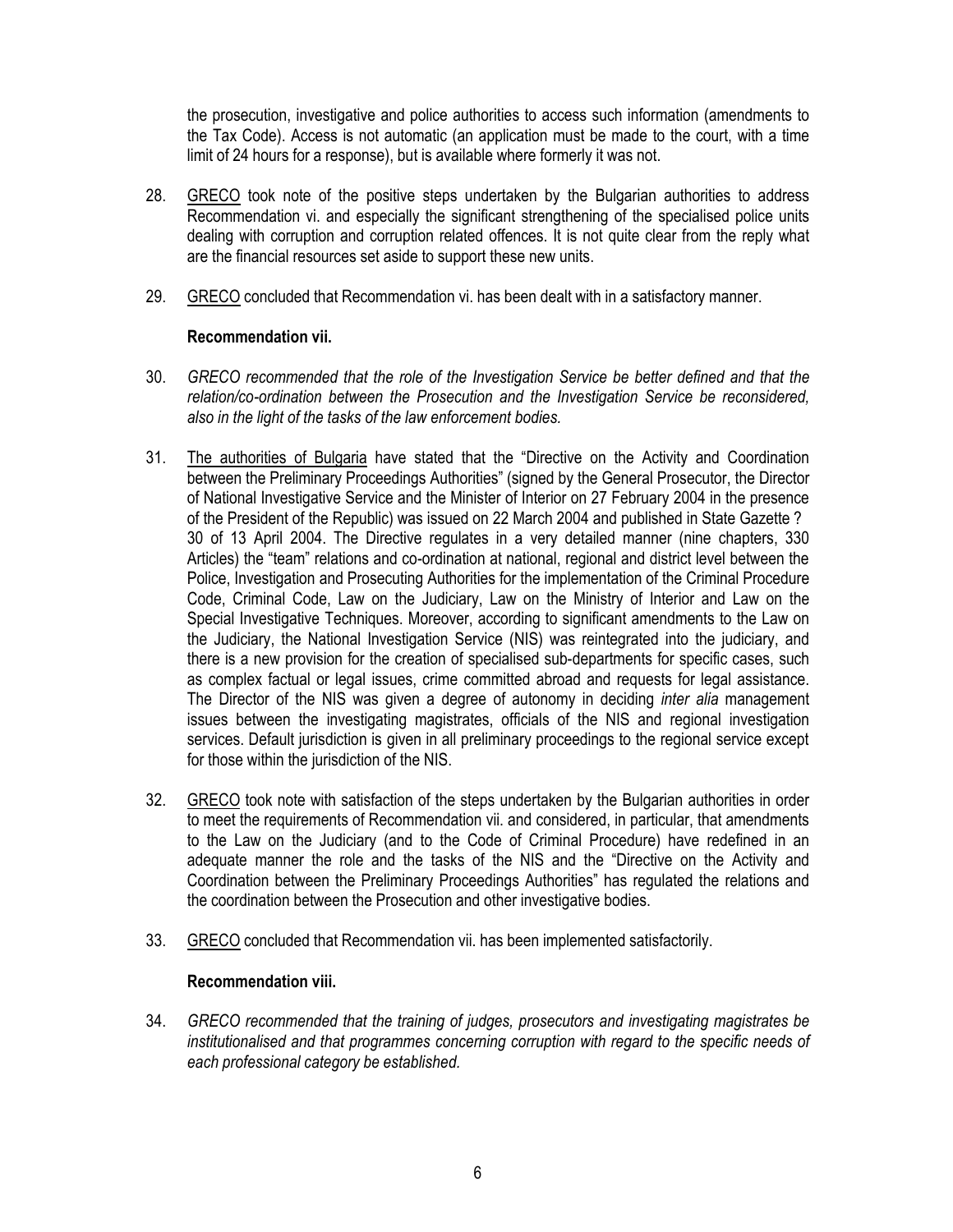- 35. The authorities of Bulgaria have reported that the creation of the National Institute of Justice (NIJ), responsible for initial and in-service training of Judges, Prosecutors, Investigating Magistrates, Court Clerks and Inspectors was delayed because its establishment under the auspices of the Minister of Justice was challenged before the Constitutional Court. Following the Constitutional Court Ruling, the NIJ was established in October 2003 at the Supreme Judicial Council. Since 1 of January 2004 the NIJ has started its work: the initial and continuing training of judges, prosecutors, investigating magistrates is carried out, including on the problems of corruption. The programme includes a special training course dealing with the issues of investigation and prosecution of corruption and, in particular, with the issues of definition of corruption offences, methods of their detection and models of their counteraction. This project is named "Anticorruption Academy". The participants - judges and prosecutors from Regional and Appeal Courts and investigating magistrates (about 90 magistrates) - will be divided in groups and each group will be trained during the period of five days.
- 36. GRECO took note of the considerable effort undertaken to institute a widespread training programme for all members of the judiciary in the National Institute of Justice which has been given a high degree of (financial and managerial) autonomy.
- 37. GRECO concluded that Recommendation viii. has been implemented satisfactorily.

#### **Recommendation ix.**

- 38. *GRECO recommended to provide the Prosecution Service and the Courts with an adequate number of staff.*
- 39. The authorities of Bulgaria have reported that amendments to the Law on Judiciary have established a competition procedure for judges and prosecutors, and two competitions were held in 2002 and 2003 leading to the appointment of 43 Judges and 33 prosecutors in 2002, and 14 judges and 8 prosecutors in 2003. These appointments have reportedly filled vacancies in "relevant courts and prosecution offices" and increased the total number of staff.
- 40. GRECO took note of the information provided by the Bulgarian authorities. Recruitment of properly qualified staff is a significant undertaking from both a financial and logistical point of view.
- 41. GRECO concluded that Recommendation ix. has been implemented satisfactorily.

#### **Recommendations x. and xi.**

- 42. *GRECO recommended that corruption cases throughout the investigation be dealt with by departments specialised in such cases in order to increase the quality and the speed of the pretrial investigation and thus provide for speedier court proceedings and adjudication. GRECO also recommended to establish specialised departments for corruption cases at the regional levels of the Investigation Service and the prosecution offices.*
- 43. In accordance with paragraph 118 of the First Round Evaluation Report, these two recommendations are closely interlinked; their implementation should therefore be examined jointly.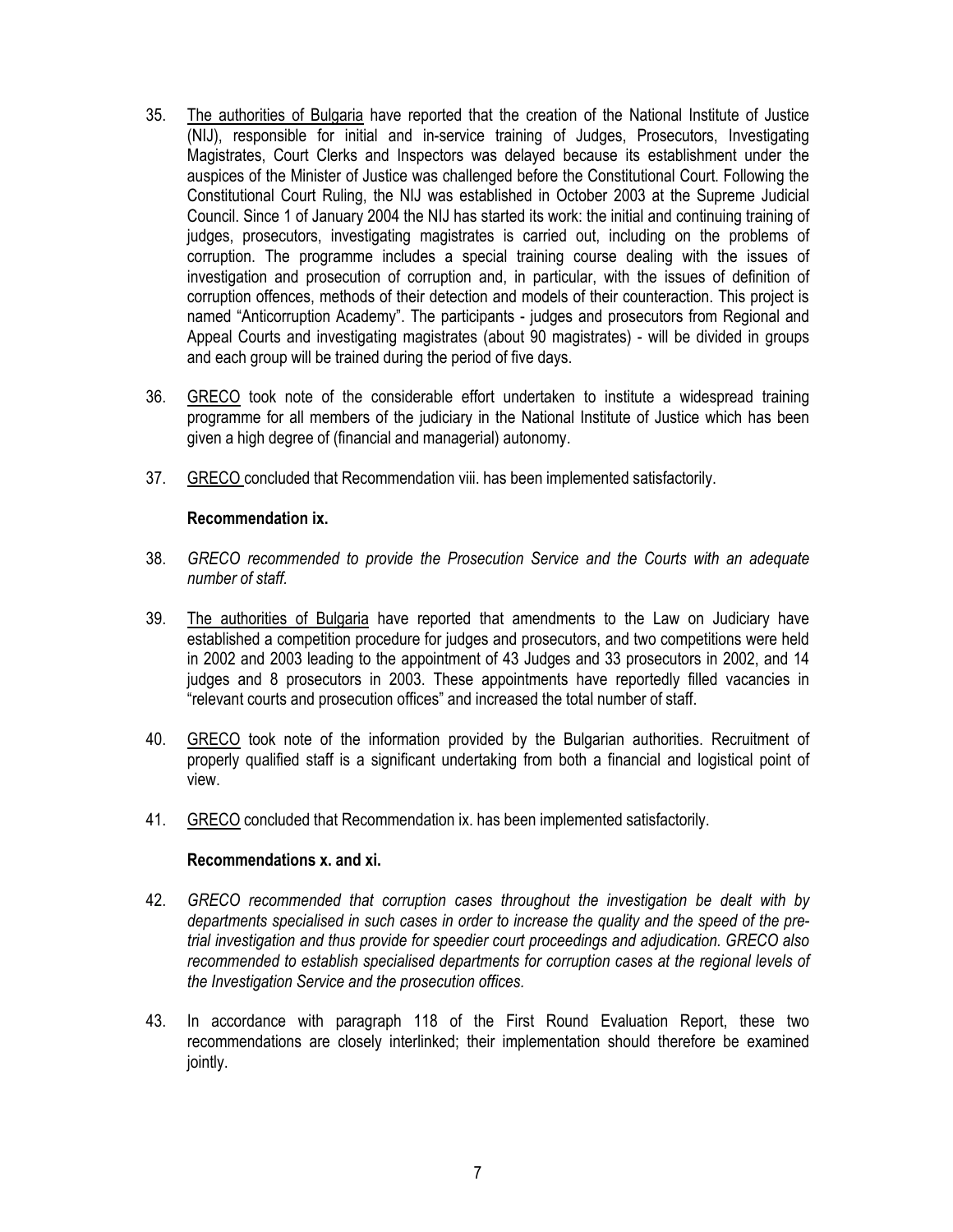- 44. The authorities of Bulgaria have reported that they have addressed these two Recommendations in the following way: firstly, in October 2002, the Supreme Court of Cassation adopted an "Interpretative Decision concerning the circumstances in which it would be appropriate for judges to refer cases back to the pre-trial authorities". According to the Bulgarian authorities, since this Decision was issued, "the trend of referring back cases significantly decreased". Secondly, by requiring a higher degree of professional experience within the investigating authorities (amendments to the Law on Judiciary, adopted on the 17 July 2002): for example, staff of the National Investigation Service (NIS) must have 12 years experience in the legal field, including 8 years as a prosecutor, lawyer, investigating magistrate or judge. Thirdly, by setting up (at the beginning of 2003) specialised departments within the General Prosecutor's Office dealing with corruption cases<sup>1</sup>, with an intention to form specialised units within the regional and appeal prosecutors' offices in 2004. As regards the NIS, specialised units dealing with money laundering and corruption have been created in the Sofia District and in some regional investigation services.
- 45. GRECO took note of the reforms mentioned by the Bulgarian authorities. In particular, it considered that the Interpretative Decision issued by the Supreme Court, which establishes guidelines on when cases should be returned to pre-trial authorities for further investigation, is a useful tool for judges and will positively contribute to speeding up court proceedings and adjudication. The measures taken meet one of the concerns expressed in particular in Recommendation x. As regards the second concern raised in both Recommendations x. and xi. (specialised departments to deal with corruption cases), GRECO took note of the information provided by the Bulgarian authorities and of the changes made in this regard. It acknowledged that wide-scale reforms to target corruption – and make Investigation Service staff and prosecutors more specialised in this field – are being implemented. Nevertheless, it considered that there is room for progress in anti-corruption specialisation of the Investigation Service and prosecution offices, above all at regional and district level.
- 46. GRECO concluded that Recommendations x. and xi. have been partly implemented.

# **Recommendation xii.**

 $\overline{\phantom{a}}$ 

- 47. *GRECO recommended to develop ethical codes /guidelines against corruption for all public officials.*
- 48. The authorities of Bulgaria have reported that the year 2003 had seen the widespread introduction of ethics/guidelines: in May, the Minister of Public Administration approved "Guidelines concerning the Conduct of Civil Servants in order to avoid Conflict of Interest and Corruption"; in October, the National Assembly adopted amendments to the Law on Civil Service which contains new conflicts of interest regulations; in May, the Minister of Finance approved a Code of Conduct for Customs Officials; in February, the National Association of Court Officers adopted a Code of Ethics for Court Officers; in November, the Supreme Judicial Council approved a Code of Ethics for Investigating Magistrates; in December, a Code of Ethics for Judges was adopted by the General Assembly of Judges; in October, a Code of Conduct for Police Officers was approved by the Minister of the Interior.
- 49. GRECO concluded that Recommendation xii. has been implemented satisfactorily.

<sup>1</sup> Two others deal with organized crime, economic crime and money laundering and crimes against physical persons respectively.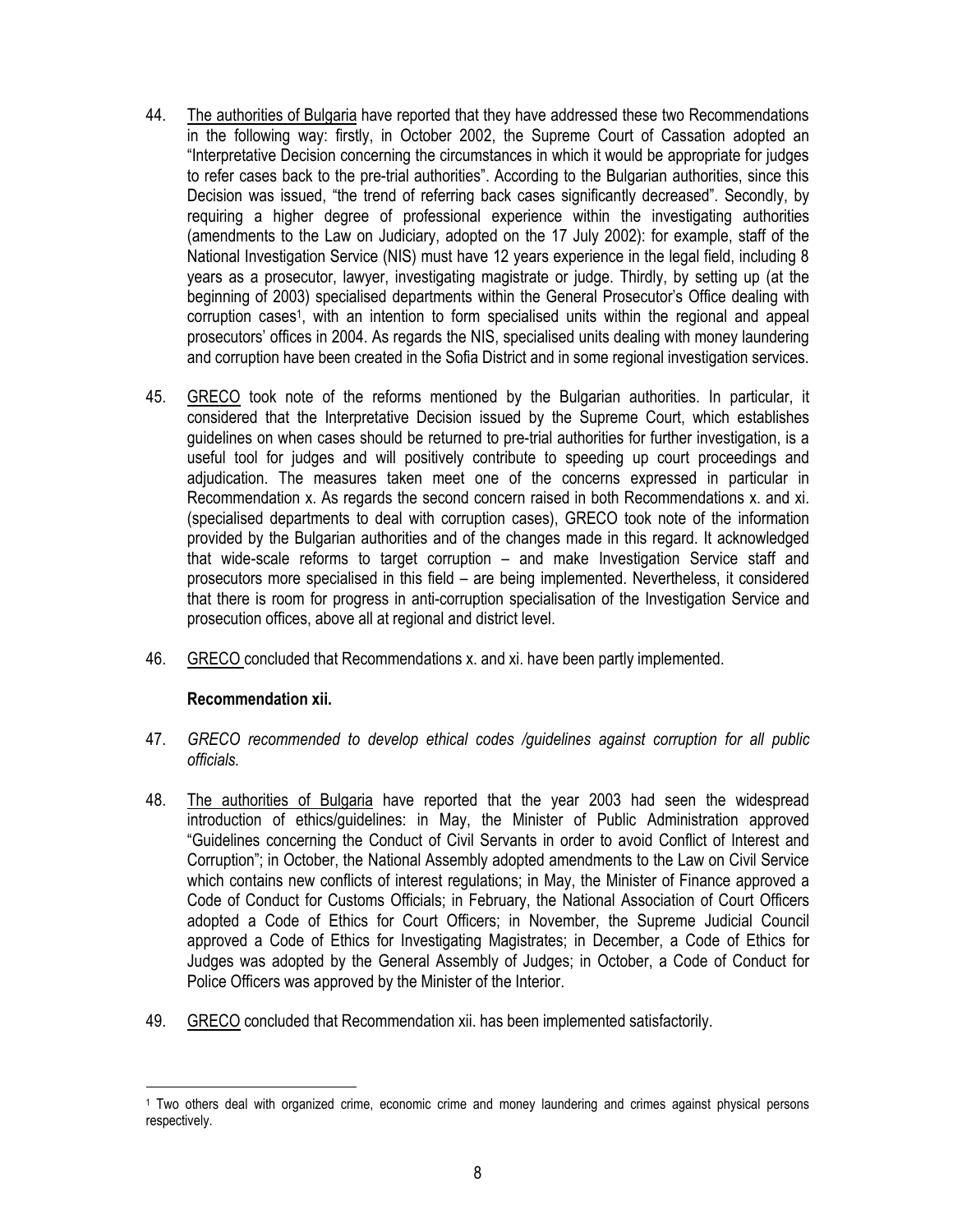# **Recommendation xiii.**

- 50. *GRECO recommended to consider a reduction of the list of categories of officials covered by immunity to a minimum.*
- 51. The authorities of Bulgaria have reported that in 2001, the Prosecutor General challenged, before the Constitutional Court, the constitutionality of Article 53 paragraph 1 of the Law on Election of Members of Parliament, which deals with immunities during election campaigns (30 days) of candidates who have registered for parliamentary elections and their observers. The attempt to abolish these immunities has been unsuccessful. The Bulgarian authorities have also reported that following the amendments to the Constitution of the Republic of Bulgaria, on 25 March 2004 the National Assembly adopted Law amending the Law on Judiciary. The amending law was published on 9 April 2004. The law deals with the restriction of the scope of immunities from criminal proceedings applied to magistrates (judges, prosecutors, investigating magistrates) and facilitating of the procedure for lifting of the immunities of magistrates, but also with the reduction of the categories of judicial officials covered by immunities. In particular, the provisions of Articles 157 and 162 of the Law on Judiciary dealing with the immunities of judge-bailiffs and registering judges were repealed. Thus, the above-mentioned judicial officials were excluded from the list of categories of officials covered by immunities.
- 52. GRECO took note of the information provided by the Bulgarian authorities and GRECO concluded that Recommendation xiii. has been dealt with in a satisfactory manner.

#### **Recommendation xiv.**

- 53. *GRECO recommended that guidelines for the lifting of immunities be established, with a view to a uniform application of the rules.*
- 54. The authorities of Bulgaria have reported activity, on a number of fronts, related to immunity for judges, prosecutors and investigating magistrates, which led to amendments of the Constitution: 1) immunity in performance of their official duties ("functional immunity", Article 132 Paragraph 1); 2) procedural immunity (inviolability) not extended to the institution of preliminary criminal proceedings and investigation but to the charging and arrest stages (Article 132 paragraphs 2 and 3); 3) removing immunity upon a request of one fifth of the members of the Supreme Judicial Council (in addition to the possibility of requests for the lifting of immunity by the Prosecutor General); 4) secret vote, by simple majority, by which the decision of the Supreme Judicial Council can lift the immunity of a member of the judiciary. Changes at the constitutional level have been reflected in the Law on Judiciary as amended in March 2004 (see above).
- 55. GRECO took note of the detailed and complete information provided by the Bulgarian authorities related to changes in legislation (Constitution and Law on Judiciary) establishing rules on immunities in respect of members of the judiciary.
- 56. GRECO concluded that Recommendation xiv. has been dealt with in a satisfactory manner.

# **III. CONCLUSIONS**

57. GRECO concluded that Bulgaria has implemented the great majority of the recommendations.